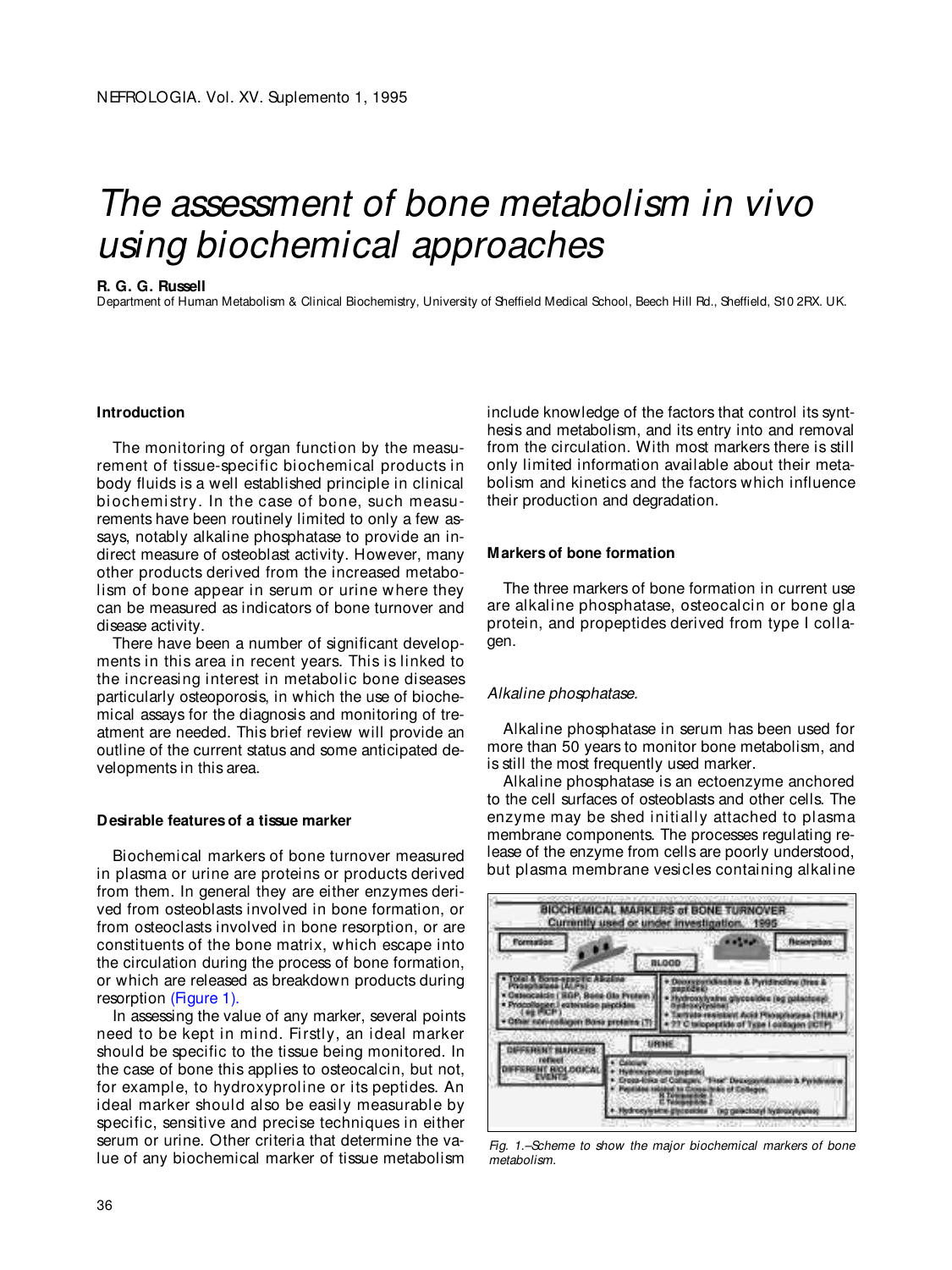phosphatase are probably involved in the initiation of mineralisation in skeletal tissues. The clearance from the circulation is relatively slow, with a half-life in the order of 1-3 days for the bone isoenzyme.

Studies of hypophosphatasia, an inherited disease characterised by a deficiency of alkaline phosphatase coupled with defective skeletal mineralisation, gives important clues about the biological function of alkaline phosphatase. In this condition the precise genetic defect is most commonly a point mutation that leads to synthesis of a defective enzyme lacking full catalytic activity. There is an accumulation of several phosphorylated metabolites, notably pyridoxal phosphate, phosphoethanolamine and inorganic pyrophosphate, which therefore are probably among the natural substrates for alkaline phosphatase. The accumulation of inorganic pyrophosphate, an inhibitor of crystal growth of hydroxyapatite, may be directly responsible for the defect in skeletal mineralisation.

The values for alkaline phosphatase in plasma and serum are raised in conditions such as Paget's disease, osteomalacia, and after fractures or ectopic bone formation. However, alkaline phosphatase is not specific to bone, and ideally selective measurement of the bone isoenzyme should be used as a marker of bone formation. In clinical practise the major problem for diagnostic purposes is to distinguish between the isoenzymes derived from liver and bone, although the intestinal enzyme may be raised after meals, and the placental isoenzyme during pregnancy.

Only a single gene encodes for the isoenzymes of alkaline phosphatase found in bone, liver and kidney. Fortunately, however, there are different posttranslational modifications made to the enzyme from different tissues after synthesis, resulting in glycosylated products. Thus the bone isoenzyme can be distinguished based on sialic acid residues. The bone isoenzyme can therefore be separated and selectively measured by methods based on differential heat denaturation, electrophoresis, precipitation with wheat germ lectin, and immunoassays with monoclonal or polyclonal antibodies. In this way, specific assays for the bone isoenzyme of alkaline phosphatase are being introduced. Among the best of these are immunoassays, utilising two antibodies, one for capture of the protein and one for its assay. As these specific methods for the bone isoenzyme are becoming more readily available, they are likely to be used more frequently, particularly for distiguishing liver from bone disease, and for population studies or monitoring individuals with bone disease.

In normal individuals about half of the total alkaline phosphatase is derived from bone and the rest from liver. In conditions such as Paget's disease the changes in alkaline phosphatase are often very substantial, so

that the dominant circulating form of the enzyme is from bone, meaning that assays of the total enzyme are often sufficient and there is no great advantage in using bone-specific assays. The tissue specific assays come to be much more important in less severely affected patients or in other milder disorders of bone turnover, including osteoporosis, where changes occur predominantly within the normal range.

Values for total alkaline phosphatase show a lognormal distribution. The analytical precision of routine assays for alkaline phosphatase are high, in the order of 1-2 %, and the day to day and month to month biological variation is small. Changes of 10 % or more therefore usually represent significant changes in an individual. However for clinical purposes and in trials of therapies, eg in Paget's disease, a fall of 25 % or more is usually required to indicate a significant clinical response.

## Osteocalcin

O steocalcin, also known as bone Gla protein (BGP), is a bone specific protein, which has proven to be a sensitive and specific marker of osteoblast activity in a variety of metabolic bone diseases (Figure 2). Factors regulating its production from osteoblasts are known in some detail. Its synthesis is dependent upon the presence of active metabolites of vitamin D, especially 1,25-dihydroxyvitamin D and its requires vitamin K for the conversion by carboxylation of three glutamate residues to gammacarboxyglutamate (Gla). These post-translational modifications are similar to those seen in the vitamin K-dependent blood clotting proteins, eg, prothrombin, and confer calcium binding properties on osteocalcin. This can be used to differentiate fully carboxylated from partially carboxylated osteocalcin in the circulation and it has



Fig. 2.–Scheme to show the synthesis and metabolism of osteocalcin.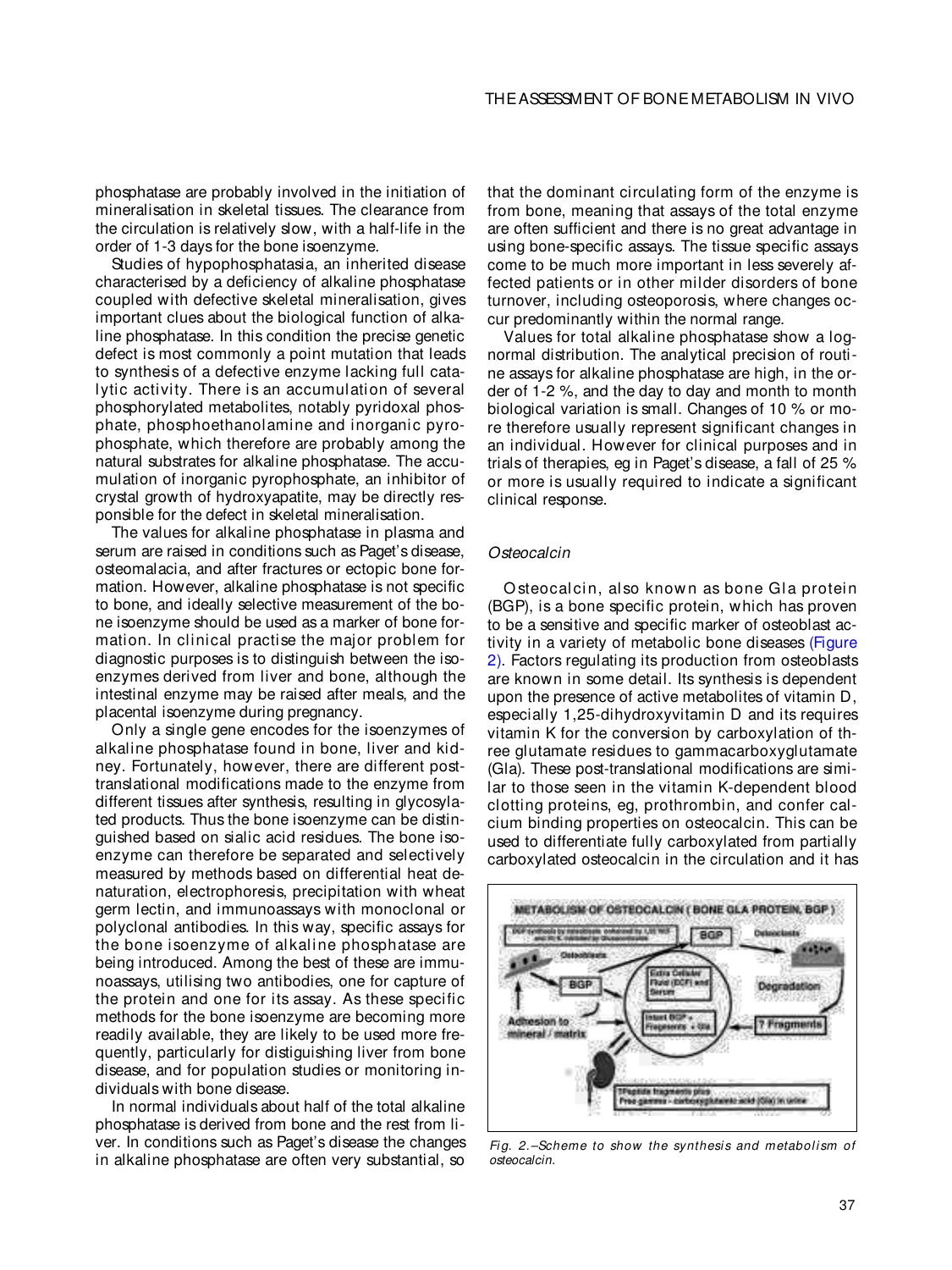been shown recently that a significant proportion of osteocalcin in osteoporotic elderly patients is incompletely carboxylated. Indeed, the presence of un-decarboxylated osteocalcin is associated with a significantly increased risk of hip fracture in the elderly.

The factors determining the deposition of osteocalcin in bone matrix and its liberation into the circulation are unclear and significant metabolism to peptides and even to free gamma carboxyglutamate (free Gla) occurs. Measurements of the free Gla in plasma and urine have been used in attempts to monitor bone resorption, but appear not to be sufficiently specific or informative.

Measurements of serum osteocalcin by immunoassays show increases in conditions associated with increased bone formation, eg, hyperparathyroidism, hyperthyroidism, bone metastases. In Paget's disease, however, the rises are less than expected, perhaps reflecting differential incorporation into bone matrix, or altered synthesis by osteoblasts. Reduced levels of osteocalcin may reflect lower rates of bone formation, as seen, for example, in myeloma. Osteocalcin values may be substantially reduced during treatment with glucocorticosteroids, although in this case it should be remembered that glucocorticoids specifically suppress osteocalcin synthesis by osteoblasts, while not necessarily similarly depressing collagen synthesis or production of alkaline phosphatase to an equivalent degree.

Serum osteocalcin values can reflect the age-related increase in bone turnover, and the values rise after the menopause and fall after treatment with oestrogens, and also with salmon calcitonin. Such measurements are, therefore, useful in relation to osteoporosis, although much data is based on population studies, rather than changes in individual patients. There are marked differences in the performance of different assays used in different laboratories, some of which are available commercially. New developments include the development of assays utilising antibodies against human rather than bovine osteocalcin, and the use of sandwich assays with two monoclonal antibodies, so that only the intact molecule is measured, rather than fragments. There is also interest in developing nonisotopic methods, and in assays for fragments of osteocalcin that might be released during the resorption of bone matrix.

## Procollagen peptides

Collagen is the major structural protein of bone, and comprises about 90 % of the organic material. Collagen clearly contributes to the integrity and strength of bone matrix and defects in its production,

eg. in osteogenesis imperfecta, lead to bone of poor quality, susceptible to fracture. Attempts to measure collagen synthesis is, therefore, a more logical approach than measuring other less abundant matrix constituents in the assessment of bone formation. During collagen synthesis pro-peptides are released both from the amino- terminal ('N -terminal') and carboxyterminal ('C-terminal') ends of the pro-collagen molecule, after the three individual alpha chains have formed the triple helix, which will become part of the collagen fibril (Figure 3).

Assays for both the N- and C- terminal pro-peptides exist. The C-terminal peptide has the advantage of not being significantly retained in bone, unlike the N-terminal peptide. There is therefore considerable interest in the use of assays for the collagen type I Cterminal peptide (PICP) to monitor collagen synthesis related to bone formation. The values are increased during growth and in situations of increased bone formation, such as occur in Paget's disease, and in response to growth hormone. However, the values vary within a relatively narrow range and measurements may be of more use in population studies than in monitoring individual patients. Moreover, propeptides from type I collagen are also derived from skin and other tissues, so it is desirable to develop bone specific assays if this is feasible.

### **Measurements of bone resorption**

Biochemical markers used to monitor bone resorption include urinary measurements of hydroxyproline-containing peptides, hydroxylysine glycosides and pyridinoline crosslinks, that are all derived from collagen. In some circumstances, fasting urine calcium can give an indirect measure of bone resorption rates and may be useful in Paget's disease and in patients



Fig. 3.–Scheme to show the major biochemical markers related to the metabolism of Type I collagen.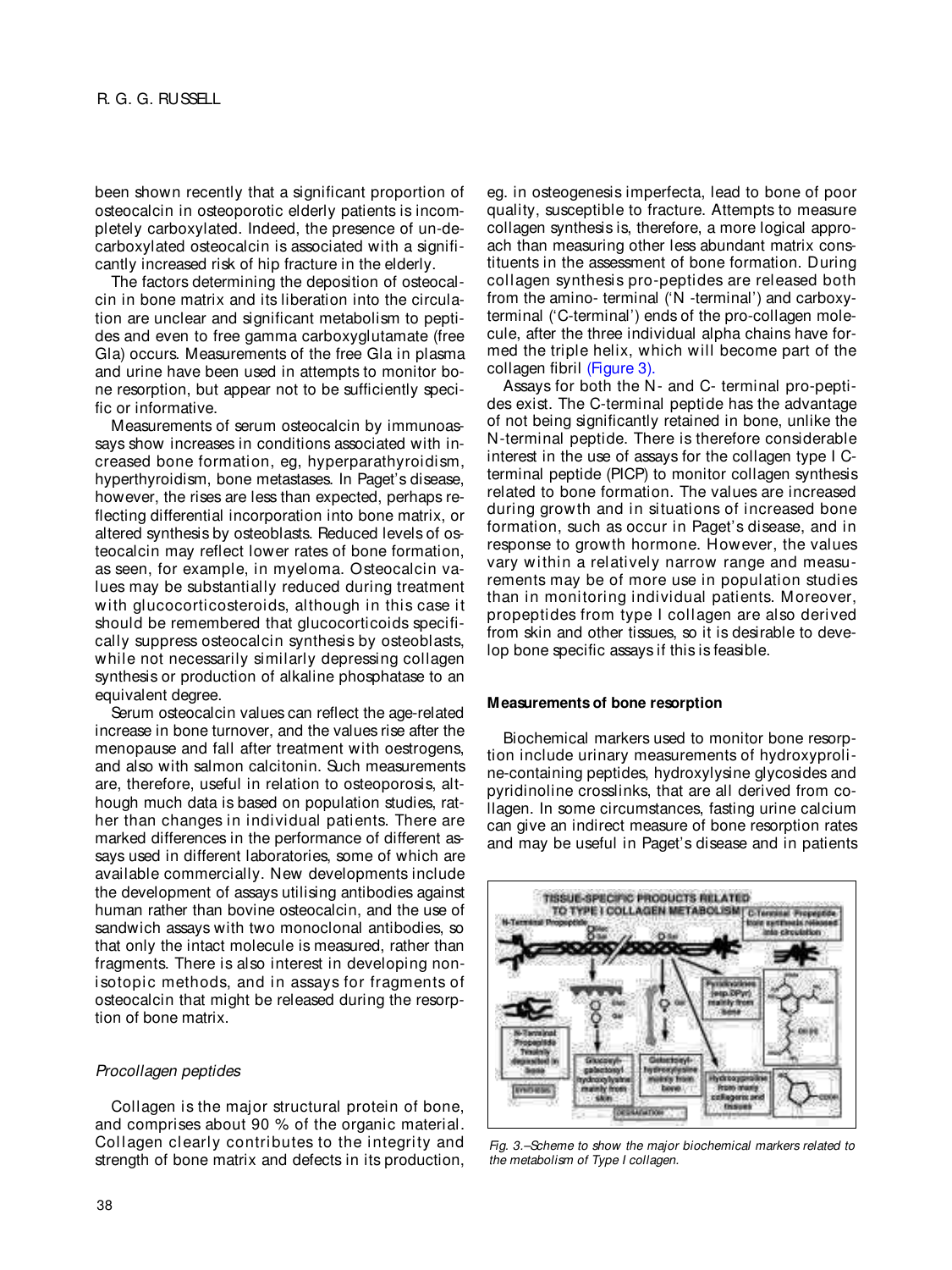with metastatic bone disease for following responses to treatment. Other measurements include assays of tartrate-resistant acid phosphatase, and free gamma carboxy glutamic acid (see above).

## Hydroxyproline

Until a few years ago, the best established and most widely used marker of bone resorption was the measurement of hydroxyproline in urine. Peptides containing hydroxyproline are released into urine from the proteolytic breakdown of collagen in bone and other tissues. Since hydroxyproline is one of the abundant amino acids in collagen, its measurement is logical, but hydroxyproline is also found in other proteins and is not specific for collagen in bone. Furthermore, significant amounts of hydroxyproline can be derived from dietary sources of collagen (gelatin), and there is extensive metabolism within the body. For these reasons it is likely that hydroxyproline assays will be eventually replaced by more specific measurements of bone resorption, notably by the use of pyridinoline crosslinks, which do not suffer from these disadvantages.

Nevertheless, measurements of hydroxyproline, particularly in early morning fasting urines, have proved to be useful in evaluating responses in trials of new therapies. Their use in individual patients is handicapped by the low precision/reproducibility of assays, with coefficients of variation (CVs) typically ranging from 10-25 %. A change of 50 % or so may therefore be required in two consecutive measurements before a significant response can be claimed. In Paget's disease the changes that occur are large and there may be little advantage in using pyridinolines instead of hydroxyproline for practical purposes. Several studies in relation to osteoporosis show that, when measurements are made carefully, urinary hydroxyproline values rise after the menopause and fall again when antiresorptive drugs such as oestrogens, calcitonins and bisphosphonates are given.

## Pyridinoline crosslinks

Pyridinoline (Pyr) and deoxypyridinoline (DPyr), also called hydroxylysyl pyridinoline (HL) and lysyl pyridinoline (LP) respectively, are currently receiving considerable attention as the most promising markers of bone resorption (Figure 4). Both are non-reducible crosslinks which stabilise the collagen chains within the extracellular matrix and are formed by the condensation of three lysine and/or hydroxylysine residues in adjacent alpha chains. Both Pyr and DPyr are



Fig 4.–Scheme to show the position of pyridinoline crosslinks in Type I collagen.

present in bone, but DPyr appears to be found in significant quantities only in bone collagen, making it a potentially specific and more robust marker for bone resorption.

About 40 % of these crosslinks appear free in urine and the remainder are in peptide form. The free or total amount after acid hydrolysis are usually measured by reverse phase HPLC analysis with detection based on the intrinsic fluorescence of these compounds. Although these assays remain the reference methods, these assays are cumbersome and labour-intensive. Fortunately, there has been recent progress in developing immunoassays against the free amino acids or against peptides containing the crosslinks, and these offer considerable hope for producing more rapid and specific assays. At present at least three groups of immunoassays have been reported, one for pyridinolines present as free aminoacids or in small peptides, another for the crosslinked N-telopeptide in urine, and the third for the C-terminal telopeptide in serum. The CVs for these assays are in the order of 5-15 % and there appears to be significant circadian and other sources of biological variation so that further validation is needed.

The pyridinolines do not appear to be significantly absorbed from the diet. It is thought that they are not metabolised, although this remains to be proven. Excretion in the urine may give a quantitative measure of bone resorption since mature collagen contains about 0.07 mols per mole of collagen. However, more information is needed to determine whether there are differences in pyridinoline crosslink contents of collagen in different parts of the skeleton, since it is clear that there are differences at least between species.

As would be expected from a good marker of bone resorption, the values for pyridinolines in urine are increased in childhood and after the menopause. They are also increased in other conditions, eg. in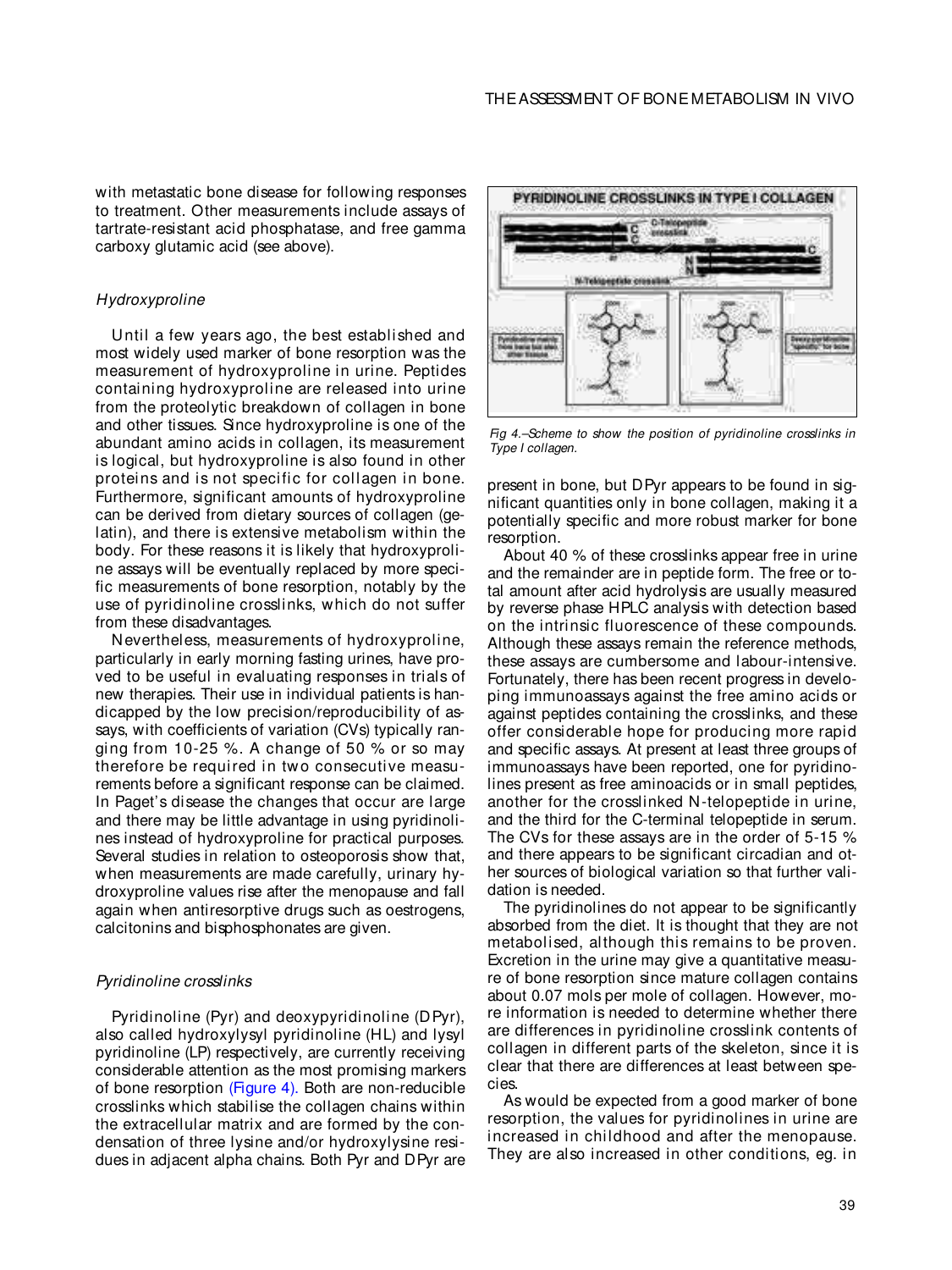endocrine (eg. hyperthyroidism) and neoplastic disorders. There are excellent correlations between excretion of crosslinks and bone turnover measured by radioisotope kinetics or bone histomorphometry. There are clear circadian patterns of excretion in these crosslinks with fasting values being in the order of 40 % higher than 24 hour values, which may reflect increases in bone resorption overnight. These circadian changes are of considerable biological interest but pose problems for choosing appropriate urines for assay. At present the recommendation should be to use 24 hour urines whenever possible, although the use of fasting urine assays (ie. collections made over defined 2-3 hour periods in the morning after the overnight urine is voided) may still be informative if taken under strictly controlled conditions.

In the near future, the current development of fast and reproducible immunoassays, either of free pyridinolines or of degradation peptides containing them, are likely to make measurements of pyridinolines as readily available as alkaline phosphatase. Because of their theoretical advantages, they are therefore likely to become established as the measurements of choice for following changes in bone resorption, particularly when the assays are adapted for use in serum rather than urine.

# Hydroxylysine glycosides

Hydroxylysine glycosides are also derived from Type I collagens. Hydroxylysine, like hydroxyproline derived from proline, is produced by a post-translational hydroxylation. The subsequent glycosylation of hydroxylysine differs in collagens in different tissues. The monoglycosylated galactosyl hydroxylysine is enriched in bone compared with the diglycosylated form, glucosyl galactosyl hydroxylysine, which is the major form in skin.

Assay is by HPLC, and is therefore technically demanding and relatively slow. Reported measurements, however, suggest that this may be a useful marker of bone resorption, for example, in osteoporosis. Some concern exists over whether the glycosylated forms remain intact during passage down the renal tubule. If specific immunoassays could be developed, hydroxylysine glycosides might offer a useful and practical additional measurement of bone resorption.

## Acid phosphatase

Acid phosphatase is a lysosomal enzyme which exists in several forms in different tissues. The type 5 isoenzyme is the one found in osteoclasts, which appear to be released during bone resorption. Assays of total tartrate-resistant acid phosphatase (TRAP, Tartrate-Resistant Acid Phosphatase) in the circulation are moderately raised in disorders associated with increased bone resorption, but the assays are difficult to perform because of the instability of the enzyme and the relatively small changes observed in pathological states. The development of immunoassays specific for the type 5 form offer the potential of producing better assays for monitoring bone resorption.

## **Other Assays**

A variety of other assays in the past, or of current interest, for measuring bone formation and resorption have been tried.

One interesting observation is that serum proteins such as alpha<sub>2</sub> HS-glycoprotein, derived from the liver, are deposited in bone and the values fall when bone formation rates are high. However, although this is of physiological interest, the changes are relatively small, and such measurements do not at present provide a practical method of monitoring bone formation rates in individuals.

As more has become known of specific proteins in bone matrix, other assays have been developed and evaluated, eg. for osteonectin and osteopontin, and others may be developed in the future, eg. for other bone sialoproteins, and matrix Gla protein. There is also much interest in the measurement of the many cytokines and growth factors now known to influence bone metabolism (eg. interleukins 1 & 6, tumour necrosis factors [TNFs], insulin-like growth factors I & II and their binding proteins), and in some cases for their soluble antagonists (eg. the IL-1-receptor antagonist) or receptors (eg. the soluble p55 and p75 TNF receptors).

With regard to the current staus of work in this area, there is clearly considerable potential for improving existing assays and developing additional specific assays but more work is needed.

## General and specific uses of assays

In the past the major uses for these assays have been to help with the diagnosis and management of patients with florid disorders of bone metabolism, such as Paget's disease, or vitamin D-deficient osteomalacia. However, there is a need to use such assays to monitor the more subtle changes that occur in conditions such as osteoporosis, where the changes in an individual may occur within the normal reference range.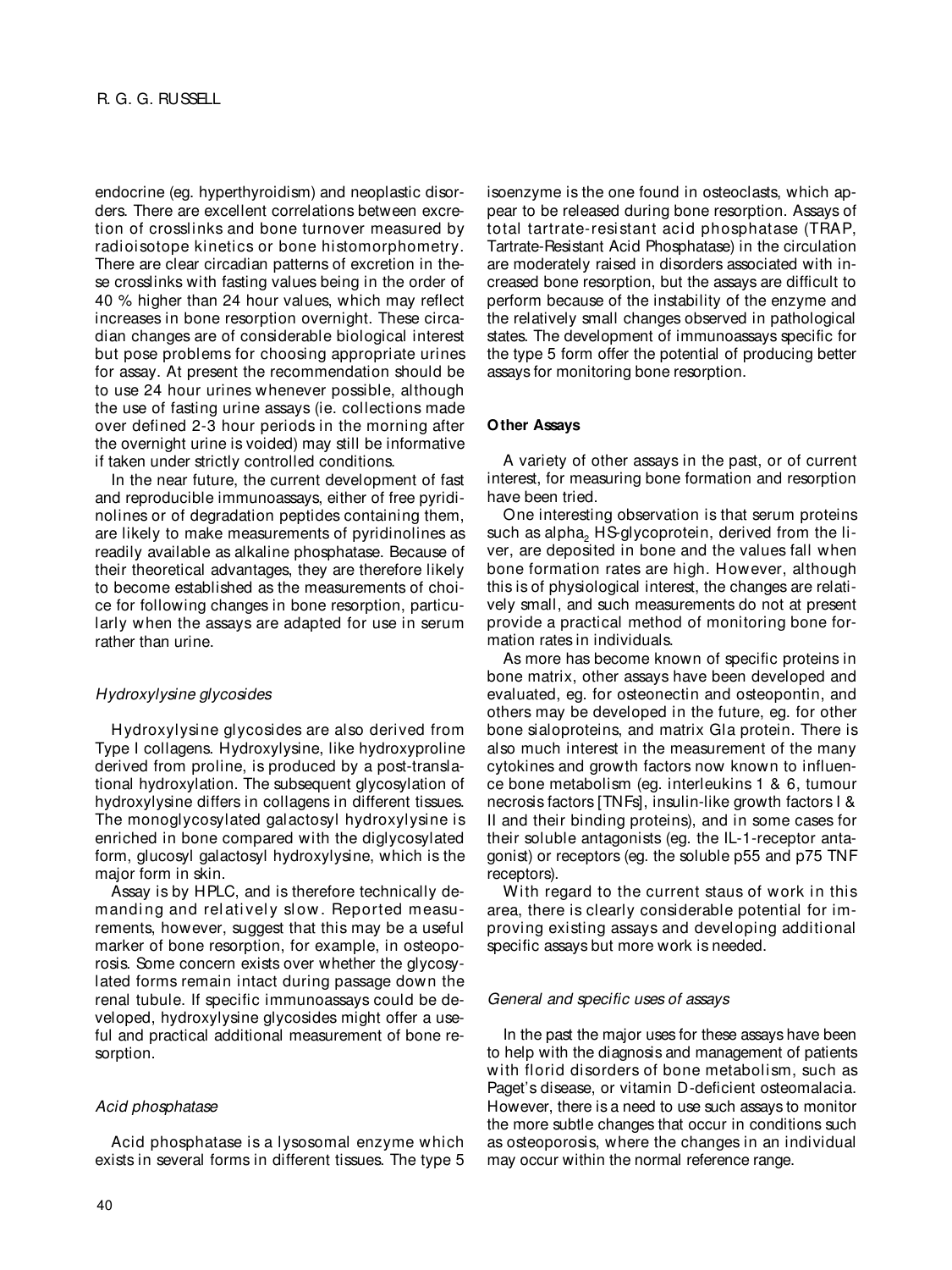## Paget's disease

Paget's disease is the best example of a disease in which biochemical markers of bone metabolism have been extensively used in clinical practise.

In Paget's disease, there have been three major uses for measurements of bone markers:

1) to assess and to monitor disease activity in individual patients;

2) to evaluate dose-response relationships to existing and new drugs in therapeutic trials;

3) to evaluate the value of novel biochemical markers of bone metabolism, compared with established markers.

The major markers in routine use have been alkaline phosphatase and urinary hydroxyproline. Alkaline phosphatase is of proven value in monitoring disease activity in individuals with Paget's disease and is the standard measurement used in clinical trials and for comparison with new markers.

Many other products of bone have been shown to be raised in serum and/or urine in Paget's disease and to be reduced on treatment. These include products associated with bone formation, eg. osteocalcin, osteonectin, N- and C-terminal pro-peptides of Type I collagen, or with bone resorption eg. acid phosphatase, free gamma-carboxy-glutamate, and hydroxylysine glycosides, especially galactosyl-hydroxylysine that appears to be relatively specific for bone. The measurement of these other products of bone metabolism, eg. osteocalcin, and other collagen-derived peptides and bone matrix proteins often show unexpected deviations from the predicted increases, compared with alkaline phosphatase and hydroxyproline, which may reflect aberrant production and metabolism of these products in unkeated Paget's disease. This is an important reminder that different biochemical markers reflect different biological processes. Serum proteins, eg. alpha-2 HS glycoprotein, that have a high affinity for bone may be reduced in the serum of patients with active Paget's disease.

Studies with biochemical markers in Paget's disease have illustrated another very important principle, in that it is possible to demonstrate the dissociation between effects of drugs on bone formation and bone resorption. The major drugs used in Paget's disease are the calcitonins and bisphosphonates, which are inhibitors of bone resorption. It is therefore not surprising that the earliest biochemical changes that occur are in the resorption markers, which can show full responses within only a few days of starting treatment with potent bisphosphonates such as pamidronate. It is very important to realise that, in the routine management of patients, alkaline phosphatase mea-

surements change more slowly in response to treatment than do markers of bone resorption, and that the full response may not be seen for several weeks or even months. Since the currently used potent treatments for Paget's disease, especially with the bisphosphonates, can induce complete biochemical remissions, it is important to realise that judging responses on early changes in alkaline phosphatase alone may give a misleading picture of how effective treatment has been. For this reason, it is wise to advocate that measurements of both alkaline phosphatase and of appropriate bone resorption markers should become routine in the therapeutic management of Paget's disease to ensure adequate responses to treatment.

Osteoporosis. Perhaps the greatest challenge for the future use of markers is in osteoporosis. Here there are two major needs:

1) to identify the patients at greatest risk, eg, those with rapid rates of bone loss compared with bone formation, and

2) to monitor the effects of specific treatment (eg, with oestrogens, calcitonins and bisphosphonates, or with bone forming agents) in individual patients.

Most data related to age, or postmenopausal changes in bone metabolism, are based on populations. Important work from Christiansen's group has shown that a combination of biochemical assays, including total alkaline phosphatase and osteocalcin in plasma, and hydroxyproline and calcium in fasting urine, have strong predictive power in relation to rates of bone loss subsequently measured by bone densitometry techniques. It is of interest that individual biochemical measurements may eadh add to the power of this prediction. This reminds us that each marker reflects different biochemical and physiological processes and may not, therefore, always show identical changes. More work is needed from other laboratories to evaluate the value of such measurements in the assessment of individual patients.

The use of bone markers to monitor individual patients requires assays of high precision. In the case of bone specific alkaline phosphatase, where the precision is in the order of a few percent, this requirement may be easier to meet than with urinary assays for hydroxyproline or pyridinolines where the coefficient of variation for the assays may be in the order of 15 % or so, requiring a treatment-induced change in the region of 30 % or more before a true response can be claimed. The increasing interest in the prevention and management of osteoporosis make the need for improved methods for measurement of these markers a high priority.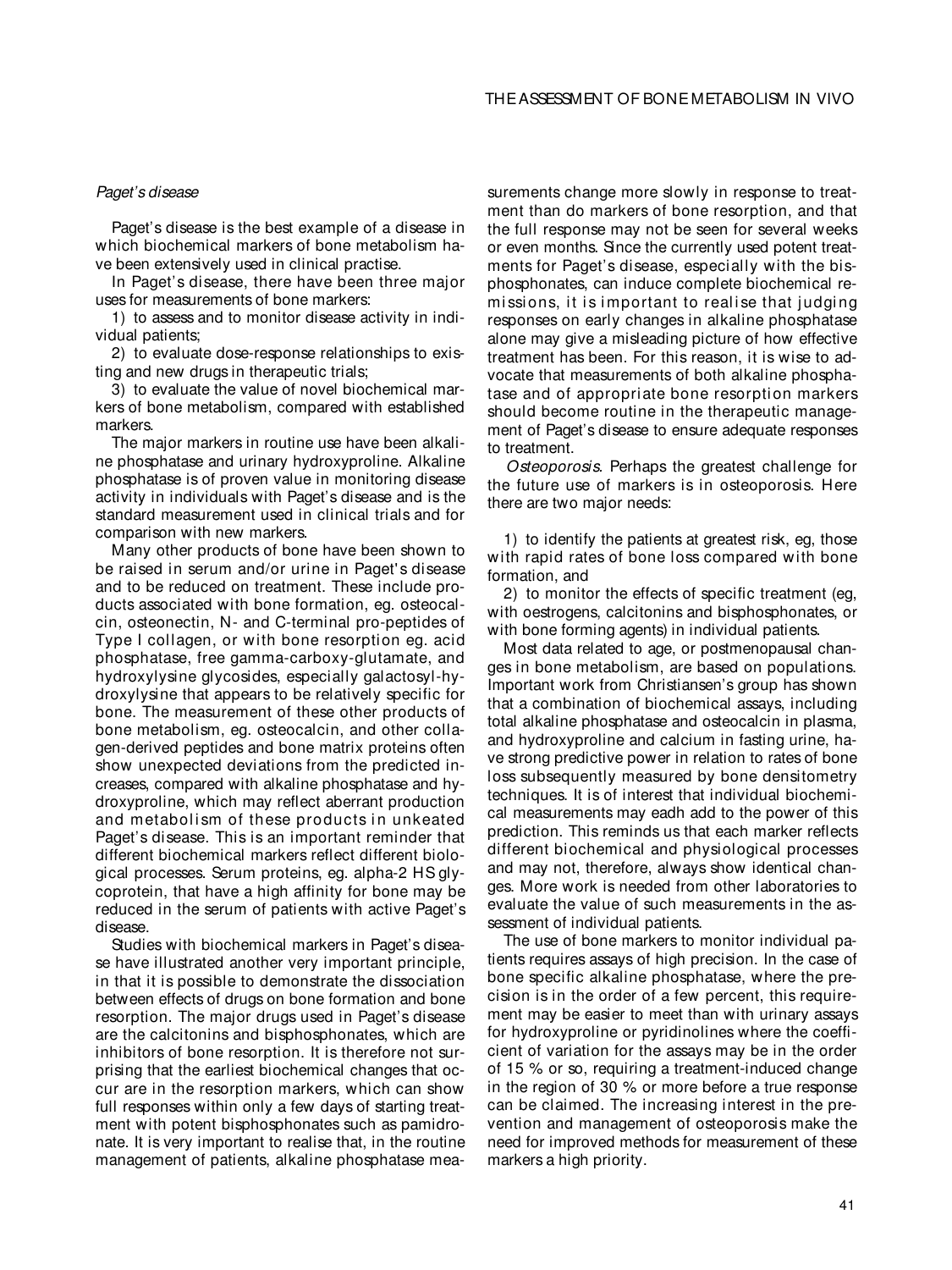## **Prospects for the future**

In addition to the development of novel assays of greater specificity and sensitivity, particularly using monoclonal antibodies, there is a need for more rapid assays for practical clinical use. In view of the socioeconomic importance of bone disease, there is likely to be a considerable investment in this area and the eventual development of fast assays may come.

Although there is a major interest in markers of bone disease, there is also considerable interest in extending these possibilities to other connective tissues, notably cartilage and other joint tissues in relation to destructive arthritis. As with bone, several cartilage specific components exist (eg. COMP, cartilage oligomeric protein) and there is a prospect of measuring cartilage-specific crosslinked collagen peptides, eg. between type IX and type II collagen, which contain pyridinoline crosslinks, to monitor cartilage collagen degradation in articular cartilage. Such assays are in their infancy but offer considerable hope for better diagnosis and evaluation of bone and joint disorders.

# **Conclusions**

The processes of bone formation and resorption can be monitored in vivo by measuring enzymes and other protein products released by osteoblasts and osteoclasts respectively. The major validated biochemical markers of bone formation currently in use include the bone isoenzyme of alkaline phosphatase, osteocalcin (also known as BGP, bone Gla protein) and propeptides derived from the N or C terminal ends of the Type I procollagen molecule. Markers of bone resorption include tartrate resistant acid phosphatase and, in particular, breakdown products of collagen. The longest established of these is the measurement in urine of hydroxproline in collagen peptides, but the assays are cumbersome. Furthermore, hydroxyproline is not specific to bone collagen and is also derived from the diet. There is much current interest in collagen products that are more specific to bone, including galactosyl hydroxylysine, and the collagen crosslinks, pyridinoline and deoxypyridinoline. The pyridinolines appear to be the most promising markers of resorption and may enable quantitative evaluation of rates of bone resorption in man.

These biochemical methods are of use in the diagnosis and evaluation of bone diseases, in population studies, and for monitoring responses to hormones and drugs. It is important to remember that individual markers reflect different biochemical and physiological processes and may not, therefore, always show

identical changes.

There is an increasing amount of work being devoted to the study of bone biomarkers, partly because of the current interest in osteoporosis. There are exciting prospects ahead for improvements in technical methods and for the use of new markers derived from bone cells and bone matrix.

## **Bibliografía**

- 1. Azria M and Russell RGG: Biochemical approaches to the measurement of bone metabolism in vivo. Current Opinion in Orthopaedics, Metabolic bone disease (Ed. M. Andersen, Publ. Current Science. 3 No. 1, 103-109, 1992.
- 2. Black D, Marabani M, Sturrock RD and Robins SP: Urinary excretion of the hydroxypyridinium crosslinks of collagen in patients with rheumatoid arthritis. Ann Rheum Dis 48:641- 644, 1989.
- 3. Brixen K, Nielsen HK, Eriksen EF, Charles P and Mosekilde L: Efficacy of wheat germ lectin-precipitated alkaline phosphatase in serum as an estimator of bone mineralization rate: comparison to serum total alkaline phosphatase in serum bone Gla-protein. Calcif Tissue Int 44:93-98, 1989.
- 4. Charles P, Mosekilde L, Risteli L, Risteli J and Eriksen EF: Assessment of bone remodeling using biochemical indicators of type I collagen synthesis and degradation: relation to calcium kinetics. Bone Miner 24:81-94, 1994.
- 5. Colwell A, Russell RGG and Eastell R: Factors affecting the assay of urinary 3-hydroxy pyridinium crosslinks of collagen as markers of bone resorption. Eur J Clin Invest 23:341-349, 1993.
- 6. Delmas PD, Christiansen C, Mann KG and Price PA: Bone Gla protein (osteocalcin) assay standardisation report. JBone Min Res 5:5-11, 1990.
- 7. Delmas PD, Schlemmer A, Gineyts E, Riis B and Christiansen C: Urinary excretion of pyridinoline crosslinks correlates with bone turnover measured on lilac crest biopsy in patients with vertebral osteoporosis. JBone Min Res 6:639-644, 1991.
- 8. Delmas PD: Clinical uses of biochemical markers of bone remodeling in osteoporosis. Bone 13:S17-S21, 1992.
- 9. Eastell R, Hampton L, Colwell A, Green JR, Assiri AMA, Hesp R, Russell RGG and Reeve J: Urinary collagen crosslinks are highly correlated with radioisotopic measurements of bone resorption. In: Christiansen C, Overgaard K, eds. Osteoporosis 1990. Copenhagen Osteopress: 469- 470, 1990.
- 10. Eastell R, Robins SP, Colwell T, Assir AMA, Riggs BL and Russell RGG: Evaluation of bone turnover in type I osteporosis using biochemical markers specific for both bone formation and bone resorption. Osteoporosis Int 3:255-260, 1993.
- 11. Eastell RD, Calvo MS, Burrit MF, Offord KP, Russell RGG and Riggs BL: Abnormalities in circadian patterns of bone resorption and renal calcium conservation in type I osteoporosis. J Clin Endocrinol Metab 74:487-494, 1992a.
- 12. Editorial: Pyridinium crosslinks as markers of bone resorption. The Lancet 2, 278, 1992.
- 13. Elomaa I, Virkkunen P, Risteli L and Risteli J Serum concentration of the cross-linked carboxyterminal telopeptide of type I collagen (ICTP) is a useful prognostic indicator in multiple myeloma. Br J Cancer 66:337-341, 1992.
- 14. Eyre DR: Collagen crosslinking amino-acids. In: Methods in Enzymology 144:115-139, 1987.
- 15. Garnero P and Delmas PD: Assessment of the serum levels of bone alkaline phosphatase with a new immunoradiometric assay in the patients with metabolic bone disease. JClin Endocrinol Metab 77, 1993.